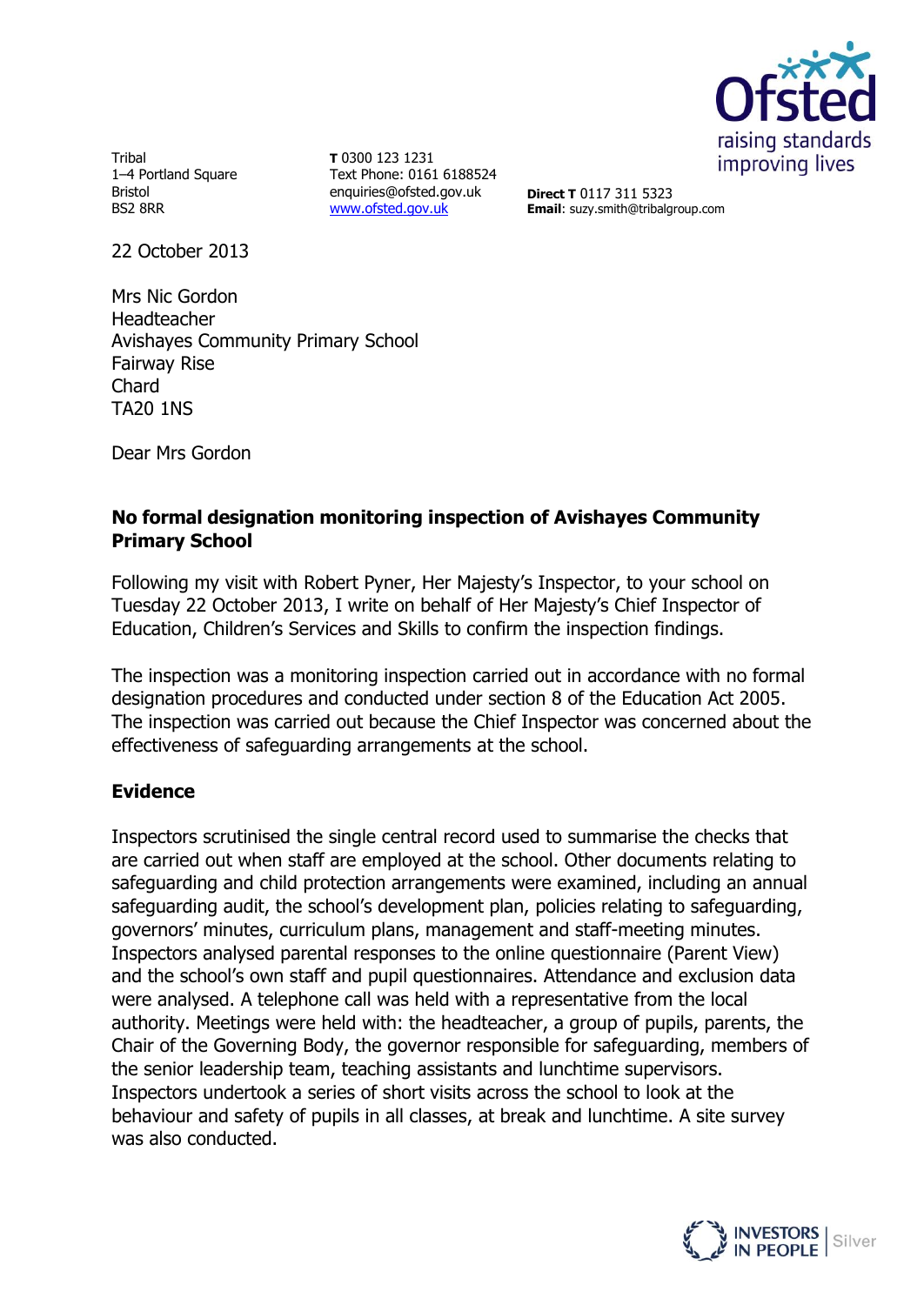

Having considered all the evidence I am of the opinion that at this time:

The school's safeguarding arrangements meet requirements.

# **Context**

Avishayes is an average-sized primary school with a higher-than-average turnover of pupils. The school became an academy in September 2011. The proportion of pupils eligible for the pupil premium (additional funding for children in the care of the local authority, pupils known to be eligible for free school meals and those from service families) is close to the national average. Most pupils are White British but almost one in ten pupils are from a range of minority ethnic groups, mainly from Other White backgrounds. A similar proportion of pupils speak English as an additional language. The proportion of disabled pupils and those who have special educational needs supported through school action is above average. The proportion of pupils supported at school action plus or with a statement of special educational needs is average. Staff turnover has been low.

#### **Behaviour and safety of pupils**

Pupils are educated in a safe and orderly community. Parents are confident that all reasonable steps are taken to ensure the school is a safe and happy environment for their children. Those pupils interviewed by inspectors showed a sound understanding of what it means to feel safe and act safely as they move around school. Some pupils demonstrate well-established manners and are spontaneously polite, saying 'thank you' to inspectors for holding doors open or when passing out questionnaires. These pupils model positive behaviour well for the whole school community. Inspection observations show that pupils are generally engaged in their learning and work appropriately in lessons. Younger children in Reception develop secure relationships with adults and peers early. Independence is encouraged and fostered effectively, such as when changing for PE lessons. Home visits and close links with the nursery enable early identification of any concerns. These procedures, combined with sophisticated analysis to identify multiple barriers to learning, including any safeguarding issues, help the school to match provision to pupils' needs quickly. Older pupils show good examples of fulfilling the school's aims and values of 'respect and responsibility' through their work as play leaders, information and communication technology (ICT) monitors and by contributing to the school council. Effective links with the local secondary school, which start early in Year 6, are enabling pupils to transfer smoothly to the next phase of their education.

Pupils reported that they enjoy school and the large majority believe that if an adult is informed of any bullying issues that arise, problems will stop. All staff know all pupils well and are visible before and after the school day, as well as at break and lunchtimes. Staff provide secure support for pupils as they move around the school site. Where teaching is effective and expectations high, pupils respond well, making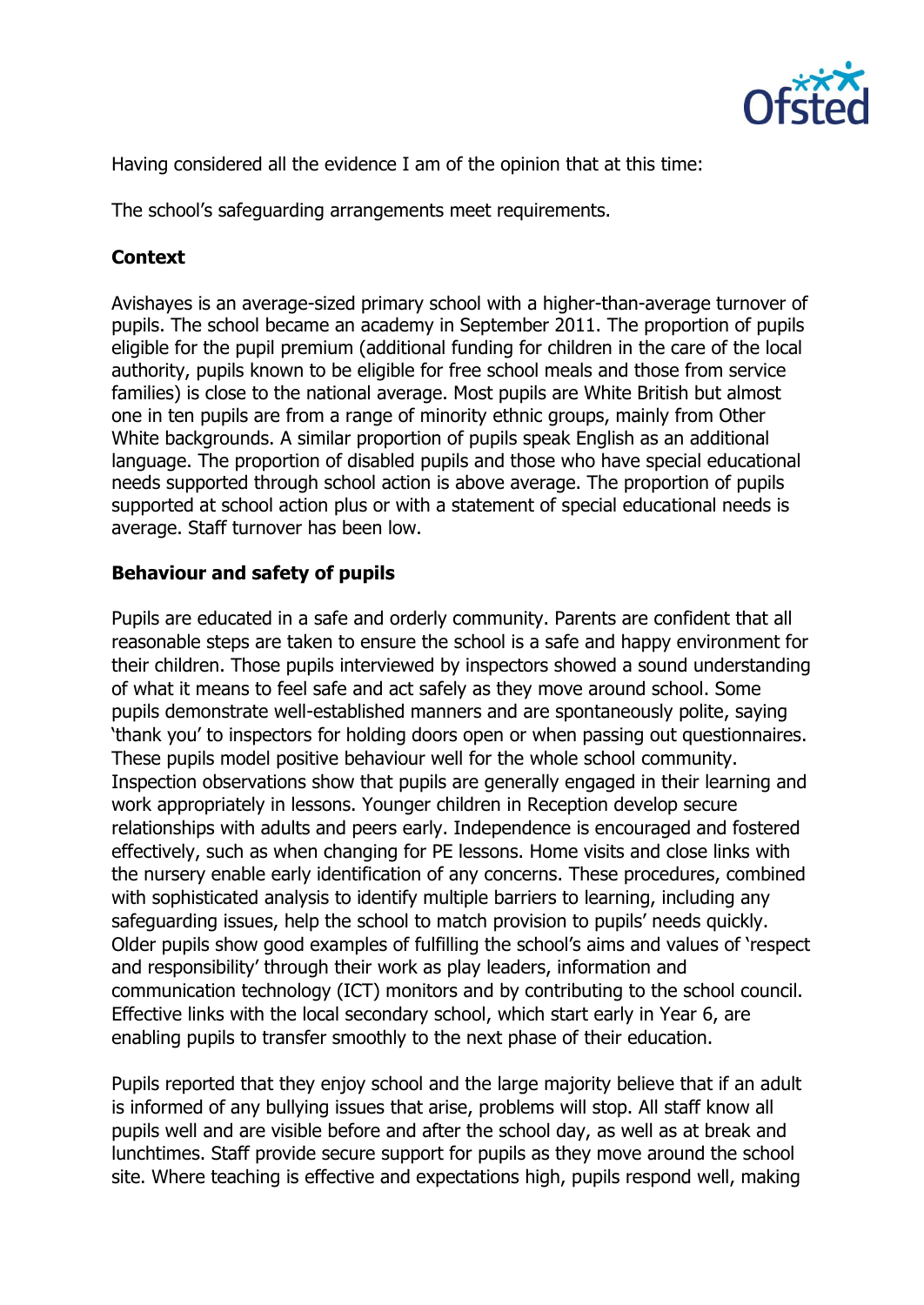

good progress in their learning. Where teaching lacks stimulus and pace, pupils' attitudes to learning are not as positive.

Pupils' attendance shows some early signs of improvement this term compared with previous years. This is due to the introduction of attendance certificates and partnership working with health agencies. However, attendance still remains low when compared to national annual figures. The quality of work undertaken by the school to provide for pupils whose circumstances may make them vulnerable has resulted in a dramatic reduction in rates of pupils' exclusions. The nurture group, art therapy, forest school activities and the 'listening ear' support are effective in meeting the needs of these pupils.

#### **The quality of leadership in and management of the school**

Leaders, managers and governors demonstrate a clear understanding of safeguarding and ensure it is given a high profile across the school. Partnership working, including the sharing of information with outside agencies, is well established. Training for all staff is up to date and ensures that signs and symptoms of concerns are identified quickly. There are clear procedures so that staff can report concerns to the designated person. All staff know these procedures and how to seek specific guidance and advice. There are very simple and well-thought-out lines of communication within the school to ensure that, if safeguarding issues arise, information can be shared with appropriate staff quickly. School policies for child protection and e-safety provide clear, uncomplicated guidance, are practical and have a well-established cycle for review.

A number of curriculum initiatives across the school enable pupils to learn about safety and keeping safe. The e-safety curriculum is a strength. It is tailored to the appropriate age and phase of pupils' education and helps ensure pupils know how to keep safe online. A dedicated e-safety week helps pupils know how to report concerns and what information they should not share online. Imaginative and innovative ways to engage parents in this area have helped pupils understand how to remain safe when using the internet at home or on mobile devices. Assemblies cover key safety values and themes which are, in turn, picked up by the school council. Participation in anti-bullying week activities enhances how pupils should treat each other. Risk assessments are clear, maintained well and of good quality. The range of risks covered is comprehensive and includes leading educational visits, curriculum subject areas and individualised personal assessments for pupils who might be at risk of exclusion. This approach is also adopted for personal plans such as intimate care or positive handling, as well emergency evacuation plans for those pupils with physical needs. Even though the school site is large, appropriate systems are in place to ensure pupils' movement around the premises is safe.

Governors are aware of the importance of safeguarding. The annual report presented by the school provides them with relevant information on safeguarding incidents and procedures. Although the governor with responsibility for safeguarding meets regularly with the headteacher, these appointments are yet to include the